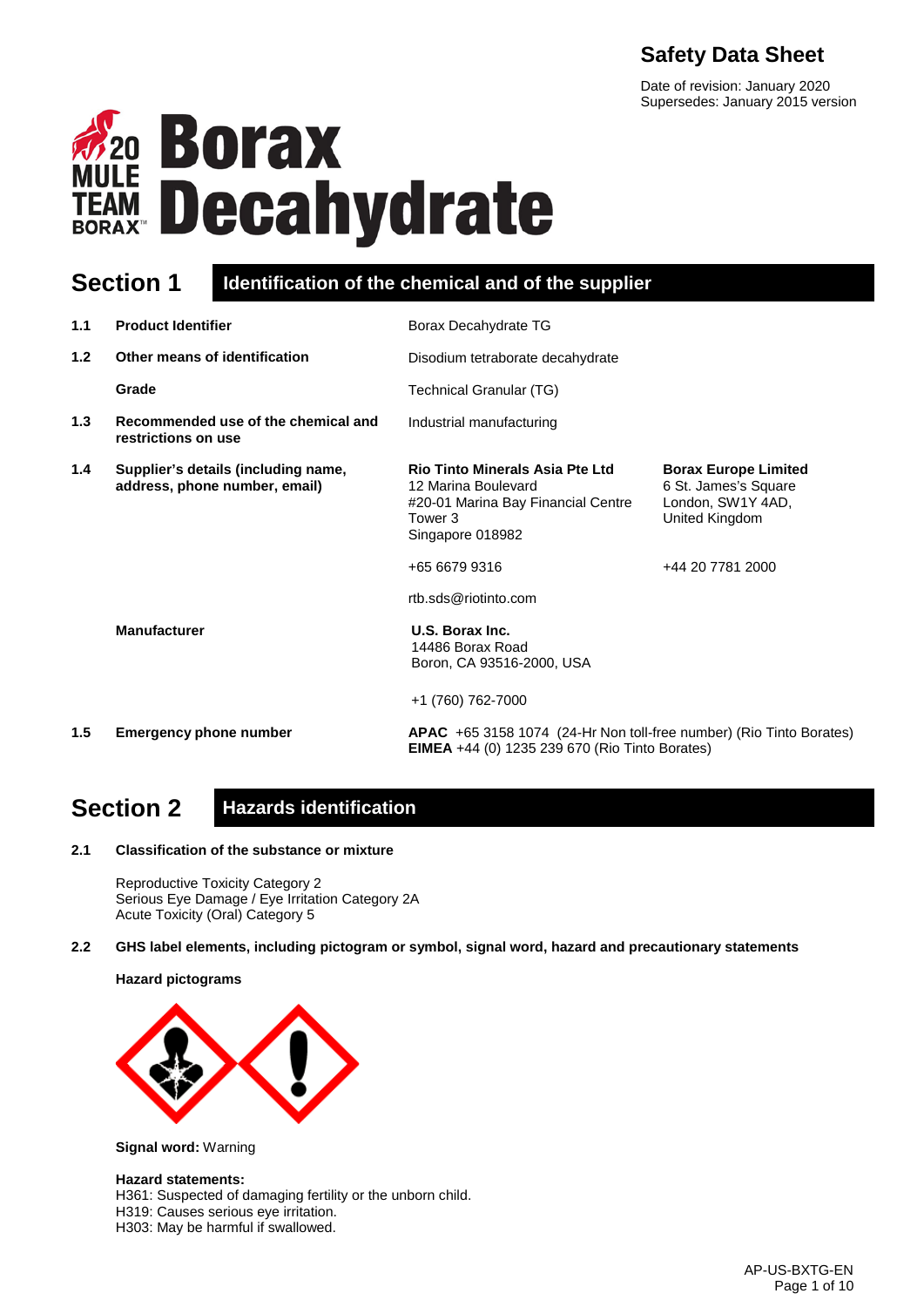#### **Precautionary statements:**

P202: Do not handle until all safety precautions have been read and understood. P280: Wear eye protection. P308+P313: IF exposed or concerned: Get medical advice/attention. P305+P351+P338: IF IN EYES: Rinse cautiously with water for several minutes. Remove contact lenses, if present and easy to do. Continue rinsing. P501: Dispose of contents/container in accordance with local regulation.

**Other hazards which do not result in classification (e.g. dust explosion hazard):** None

## **Section 3 Composition/information on ingredients**

#### **3.1 Substances**

| <b>Chemical name</b>                | Common names and synonyms                                          | <b>CAS No.</b> | % content |
|-------------------------------------|--------------------------------------------------------------------|----------------|-----------|
| Disodium tetraborate<br>decahydrate | Sodium tetraborate decahydrate, Borax 10 mol, borax<br>decahydrate | 1303-96-4      | >99.4     |

## **Section 4 First aid measures**

### **4.1 Description of first aid measures**

Protection of first-aiders: No special protective clothing is required.

**Inhalation:** If symptoms such as nose or throat irritation are observed, remove to fresh air.

**Eye contact:** Use eye wash fountain or fresh water to cleanse eye. If irritation persists for more than 30 minutes, seek medical attention.

**Skin contact:** No treatment necessary.

**Ingestion:** Swallowing small quantities (one teaspoon) will cause no harm to healthy adults. If larger amounts are swallowed, give two glasses of water to drink and seek medical attention.

- **4.2 Most important symptoms and effects both acute and delayed:** Symptoms of accidental over-exposure to high doses of inorganic borate salts have been associated with ingestion or absorption through large areas of severely damaged skin. These may include nausea, vomiting, and diarrhoea, with delayed effects of skin redness and peeling (see Section 11).
- **4.3 Indication of any immediate medical attention and special treatment needed:** Note to physicians: Supportive care only is required for adult ingestion of less than a few grams of the product. For ingestion of larger amounts, maintain fluid and electrolyte balance and maintain adequate kidney function. Gastric lavage is only recommended for heavily exposed, symptomatic patients in whom emesis has not emptied the stomach. Hemodialysis should be reserved for patients with massive acute absorption, especially for patients with compromised renal function. Boron analyses of urine or blood are only useful for verifying exposure and are not useful for evaluating severity of poisoning or as a guide in treatment1.

## **Section 5 Fire-fighting measures**

**5.1 Suitable (and unsuitable) extinguishing media**

**Suitable extinguishing media:** Use extinguishing media that are appropriate to local circumstances and the surrounding environment.

**Unsuitable extinguishing media:** None

- **5.2 Special hazards arising from the chemical** None. The product is not flammable, combustible or explosive.
- **5.3 Special protective equipment and precautions for fire-fighters:**  Not applicable. The product is itself a flame retardant.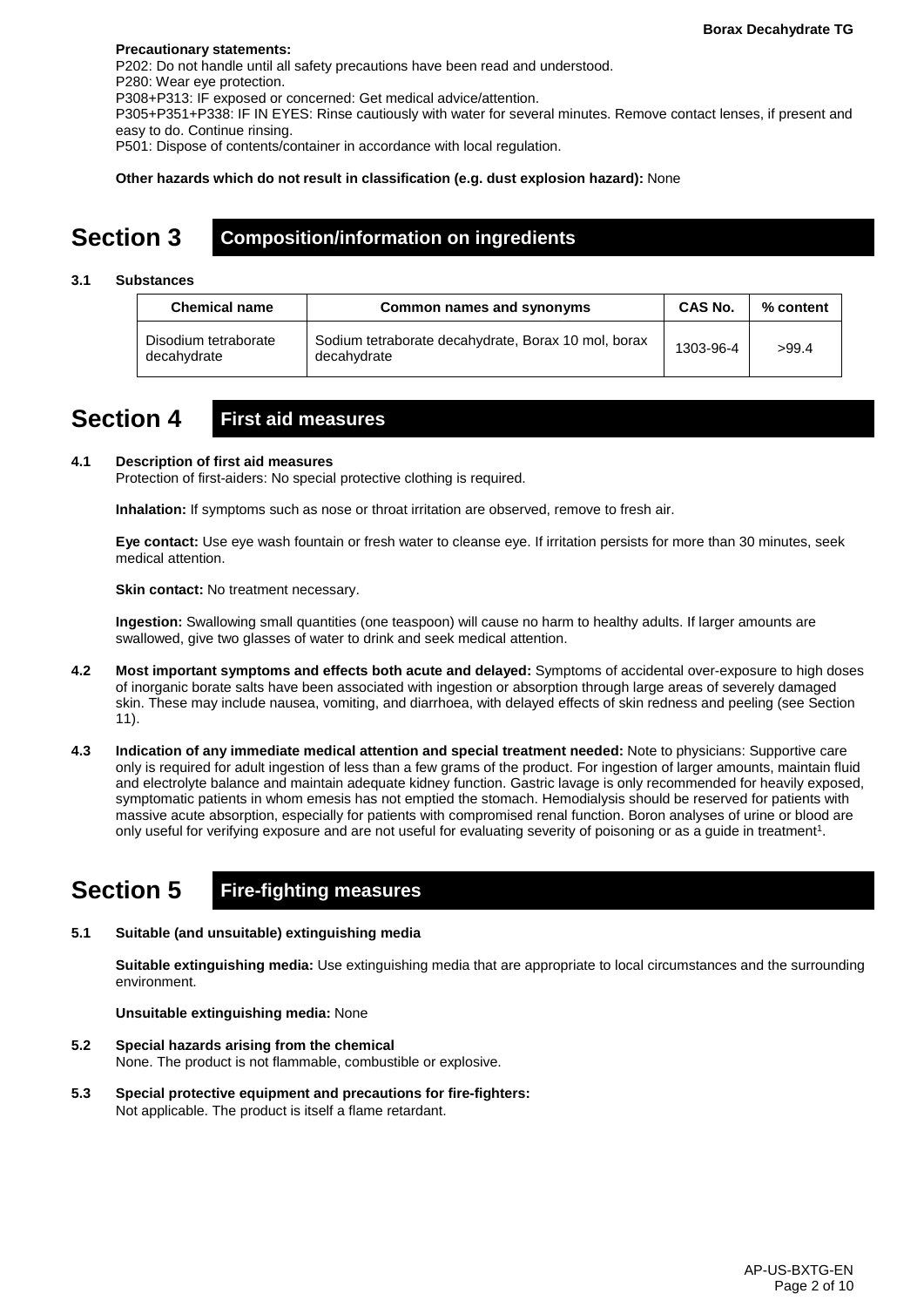# **Section 6 Accidental release measures**

#### **6.1 Personal precautions, protective equipment and emergency procedures**

#### **For non-emergency personnel:**

Eye protection according to ANSI Z.87.1 or other national standards.

#### **For emergency responders:**

Eye protection according to ANSI Z.87.1 or other national standards.

**6.2 Environmental precautions:** The product is a water-soluble white powder that may cause damage to trees or vegetation by root absorption. Avoid contamination of water bodies during clean up and disposal. Advise local water authority that none of the affected water should be used for irrigation or for the abstraction of potable water until natural dilution returns the boron value to its normal environmental background level or meets local water quality standards.

#### **6.3 Methods and material for containment and cleaning up**

**Appropriate containment:** Avoid spillage into water and cover drains.

**Land spill:** Vacuum, shovel or sweep up and place in containers for disposal in accordance with applicable local regulations.

**Spillage into water:** Where possible, remove any intact containers from the water.

**6.4 Reference to other sections**

Refer to sections 8, 12 and 13.

## **Section 7 Handling and storage**

### **7.1 Precautions for safe handling**

Good housekeeping procedures should be followed to minimise dust generation and accumulation. Avoid spills. Do not eat, drink and smoke in work areas. Wash hands after use. Remove contaminated clothing and protective equipment before entering eating areas.

#### **7.2 Conditions for safe storage, including any incompatibilities**

No special handling precautions are required, but dry, indoor storage is recommended. To maintain package integrity and to minimise caking of the product, bags should be handled on a first-in first-out basis.

**Storage temperature:** Ambient<br> **Storage pressure:** Atmospheric **Storage pressure: Special sensitivity:** Moisture (Caking)

## **Section 8 Exposure controls/personal protection**

#### **8.1 Control parameters**

**Occupational exposure limit values:** In the absence of a national OEL, Rio Tinto Borates recommends and applies internally an Occupational Exposure Limit (OEL) of 1 mg  $B/m<sup>3</sup>$ . To convert product into equivalent boron (B) content, multiply by 0.113.

- **8.2 Appropriate engineering controls:** Use local exhaust ventilation to keep airborne concentrations of dust below permissible exposure limits.
- **8.3 Personal protection equipment:**

Eye and face protection: Eye protection according to ANSI Z.87.1 or other national standards are required. Skin protection: Standard work gloves (cotton, canvas or leather) may be warranted if environment is excessively dusty. Respiratory protection: Where airborne concentrations are expected to exceed exposure limits, respirators should be used (EN149).

## **Section 9 Physical and chemical properties**

**9.1 Information on basic physical and chemical properties Appearance: Odour Odour threshold: pH @ 20°C: Melting point/ Freezing point:** White, crystalline solid **Odourless** Not applicable: odourless 9.3 (0.1% solution); 9.2 (1.0% solution); 9.3 (4.7% solution) >1000°C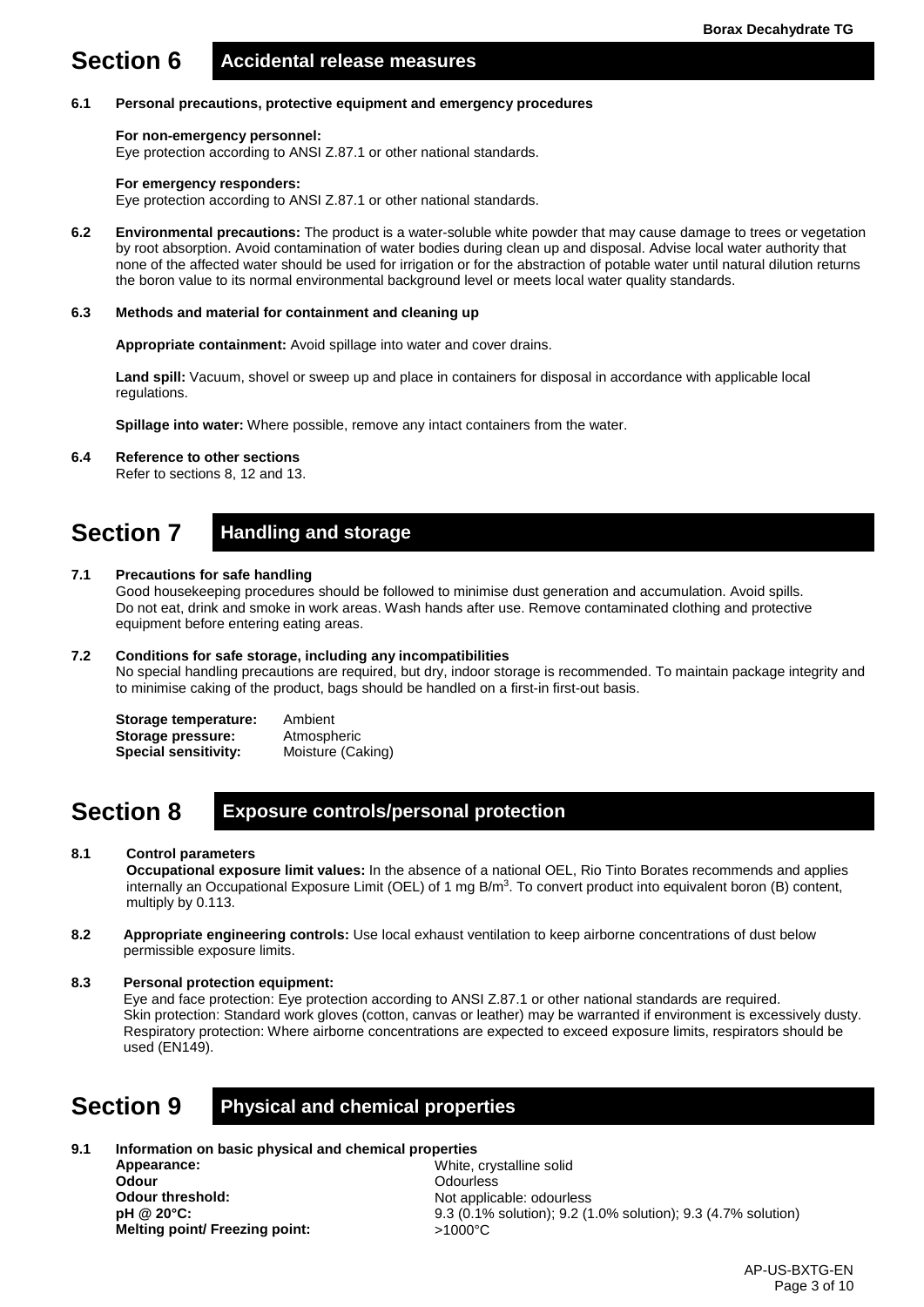| Initial boiling point and boiling range:      | Not applicable: melting point $>300^{\circ}$ C                                          |
|-----------------------------------------------|-----------------------------------------------------------------------------------------|
| Flash point:                                  | Not applicable: inorganic substance                                                     |
| <b>Evaporation rate:</b>                      | Not applicable: non-volatile                                                            |
| Flammability (solid/gas):                     | Non-flammable (used as a flame retardant)                                               |
| Upper/lower flammability or explosive limits: | Not applicable: non-flammable                                                           |
| Vapour pressure:                              | Not applicable: melting point $>300^{\circ}$ C                                          |
| Vapour density:                               | Not applicable: melting point >300°C                                                    |
| <b>Relative density:</b>                      | 1.72@23°C                                                                               |
| Solubility(ies):                              | Water: 49.74 g/L @ 20°C                                                                 |
| Partition coefficient; n-octanol/water:       | Log $P_{ow} = -1.53$ @ 22°C                                                             |
| Auto-ignition temperature:                    | Not applicable: not self-heating                                                        |
| <b>Decomposition temperature:</b>             | Not applicable: melting point >300°C                                                    |
| <b>Viscosity:</b>                             | Not applicable: solid substance                                                         |
| <b>Explosive properties:</b>                  | Not explosive: does not contain chemical groups associated with<br>explosive properties |
| <b>Oxidising properties:</b>                  | Not oxidising: does not contain chemical groups associated with<br>oxidising properties |
| <b>Other information</b>                      |                                                                                         |

**9.2 Other information Molecular weight: Formula:**

381.37 Na<sub>2</sub>B<sub>4</sub>O<sub>7</sub>.10H<sub>2</sub>O

## **Section 10 Stability and reactivity**

- **10.1 Reactivity:** None known.
- **10.2 Chemical stability:** Under normal ambient temperatures (-40°C to +40°C), the product is stable. When heated it loses water, eventually forming anhydrous borax (Na<sub>2</sub>B<sub>4</sub>O<sub>7</sub>).
- **10.3 Possibility of hazardous reactions:** Reaction with strong reducing agents such as metal hydrides or alkali metals will generate hydrogen gas which could create an explosive hazard.
- **10.4 Conditions to avoid:** Avoid contact with strong reducing agents by storing according to good industrial practice.
- **10.5 Incompatible materials**: Strong reducing agents.
- **10.6 Hazardous decomposition products:** None.

## **Section 11 Toxicological Information**

**11.1 Information on the likely routes of exposure (inhalation, ingestion, skin and eye contact)** Inhalation is the most significant route of exposure in occupational and other settings. Dermal exposure is not usually a concern because product is poorly absorbed through intact skin. Product is *not* intended for ingestion.

**(a) Acute toxicity** Method: Acute Oral Toxicity Study – U.S. EPA FIFRA Guidelines Species: Rat Dose:  $5,150 - 6,000$  mg/kg of body weight Routes of Exposure: Oral Results: Low acute oral toxicity. LD<sub>50</sub> in rats is 5,560 mg/kg of body weight. Classification: Acute Toxicity (Oral) Category 5 (Hazard statement: H303: May be harmful if swallowed)

Method: Acute Dermal Toxicity Study – U.S. EPA FIFRA Guidelines Species: Rabbit Dose: 2,000 mg/kg bw Routes of Exposure: Dermal Results: Low acute dermal toxicity; LD<sub>50</sub> in rabbits is > 2,000 mg/kg of body weight. Poorly absorbed through intact skin. Based on the available data, the classification criteria are not met.

Method: Acute Inhalation Toxicity Study – OECD Guideline 403 Species: Rat Dose: 2.03 mg/L Routes of Exposure: Inhalation Results: Low acute inhalation toxicity. LC<sub>50</sub> in rats is > 2.0 mg/l (or g/m<sup>3</sup>). Based on the available data, the classification criteria are not met.

**(b) Skin corrosion / irritation:** Method: Primary Dermal Irritation Study – U.S. EPA FIFRA Guidelines Species: New Zealand White Rabbit Dose: 0.5 g moistened with saline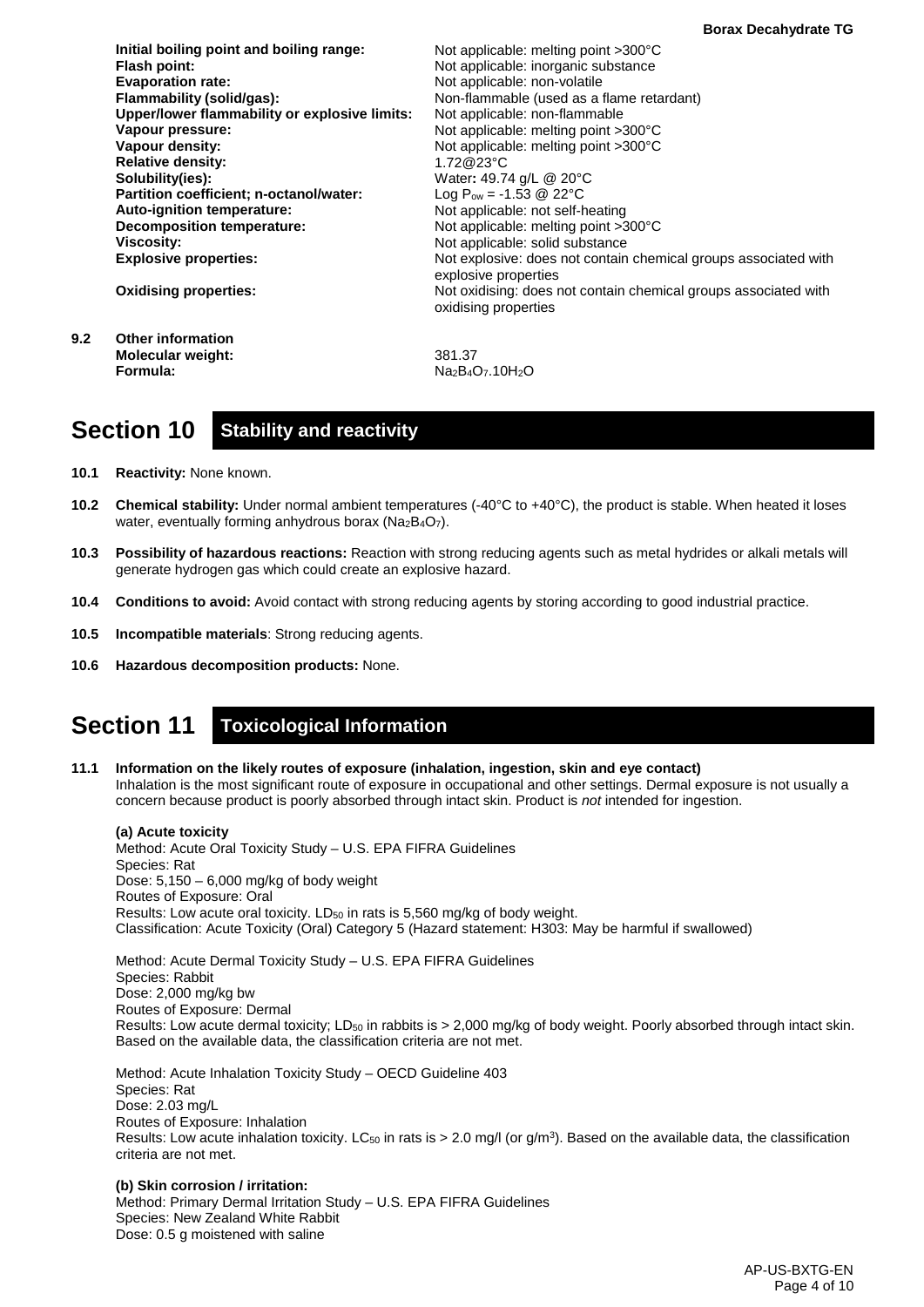Routes of Exposure: Dermal Results: No skin irritation. Mean Primary Irritation Score: 0. Based on the available data, the classification criteria are not met.

### **(c) Serious eye damage / irritation:**

Method: Eye Irritation Study – similar to OECD Guideline 405 Species: New Zealand White Rabbit Dose: 0.077g Routes of Exposure: Eye Results: Irritating, fully reversible in 14 days. Classification: Eye Irritation Category 2A (Hazard statement: H319: Causes serious eye irritation.) Many years of occupational exposure indicate no adverse effects on human eye.

### **(d) Respiratory or skin sensitisation:**

Method: Buehler Test – OECD Guideline 406 Species: Guinea Pig Dose: 0.4 g Routes of Exposure: Dermal Results: Not a skin sensitiser. No respiratory sensitisation studies have been conducted. There are no data to suggest that disodium tetraborates are respiratory sensitisers. Based on the available data, the classification criteria are not met.

#### **(e) Germ cell mutagenicity:**

Method: Several in vitro mutagenicity studies have been carried out on boric acid including gene mutation in mammalian cells, unscheduled DNA synthesis, chromosomal aberration and sister chromatid exchange in mammalian cells. Species: L5178Y mouse lymphoma, V79 Chinese hamster cells, C3H/10T1/2 cells, hepatocytes, Chinese hamster ovary (CHO cells).

Dose: 1.0 - 10.0 mg/ml (1000 -10000 ppm) boric acid Routes of Exposure: *in vitro* Results: Not mutagenic (based on boric acid). Based on the available data, the classification criteria are not met.

### **(f) Carcinogenicity:**

Method: OECD 451 equivalent. Species: B6C3F1 mice Dose: 446 ; 1150 mg boric acid/kg bw/day Routes of Exposure: Oral feeding study Results: No evidence of carcinogenicity (based on boric acid). Based on the available data, the classification criteria are not met.

### **(g) Reproductive toxicity:**

Method: Three-generation feeding study, similar to OECD 416 Two-Generation Study Species: Rat Dose: 0; 34 (5.9); 100 (17.5); and 336 (58.5) mg boric acid (mg B)/kg bw/day; and 0; 50 (5.9); 155 (17.5); and 518 (58.5) mg borax (mg B)/kg bw/day Routes of Exposure: Oral feeding study Results: NOAEL in rats for effects on fertility in males is 100 mg boric acid/kg bw and 155 mg sodium tetraborate decahydrate/kg bw; equivalent to 17.5 mg B/kg bw.

Method: Prenatal Developmental Toxicity Study - OECD Guideline 414 Species: Rat

Dose: 0; 19 (3.3); 36 (6.3); 55 (9.6); 76 (13.3) and 143 (25) mg boric acid (mg B)/kg bw.

Routes of Exposure: Oral feeding study

Results: NOAEL in rats for developmental effects on the foetus including foetal weight loss and minor skeletal variations is 55 mg boric acid/kg bw or 9.6 mg B/kg; equivalent to 85 mg disodium tetraborate pentahydrate/kg bw.

Classification: Reproductive Toxicity Category 2 (Hazard statement: H361: Suspected of damaging fertility or the unborn child.)

Method: Occupational studies of evaluating sensitive sperm parameters in highly exposed borate workers. Epidemiological studies evaluating high environmental exposures to boron and developmental effects in humans have been conducted.

Species: Human

Dose: A subset of workers was exposed to 125 mg B/day.

Routes of Exposure: Combined oral ingestion and inhalation

Results: No adverse fertility effects in male workers. Epidemiological studies of human developmental effects have shown an absence of effects in exposed borate workers and populations living in areas with high environmental levels of boron.

#### **(h) STOT- single exposure:**

Method: Standard Test Method for Estimating Sensory Irritancy of Airborne Chemicals - ASTM E981-04 (2004) Species: Mouse

Dose:  $186 - 1704$  mg/m<sup>3</sup>

Routes of Exposure: Inhalation Results: The maximum exposure of 1704 mg/m<sup>3</sup> resulted in a reduced respiratory rate of 33%, graded as moderate irritation. The lowest exposure tested of 186 mg/m<sup>3</sup> sodium tetraborate pentahydrate resulted in a reduced respiration rate of 11%, graded as no irritation. Based on the available data, the classification criteria are not met. Method: Sensory irritation in human volunteers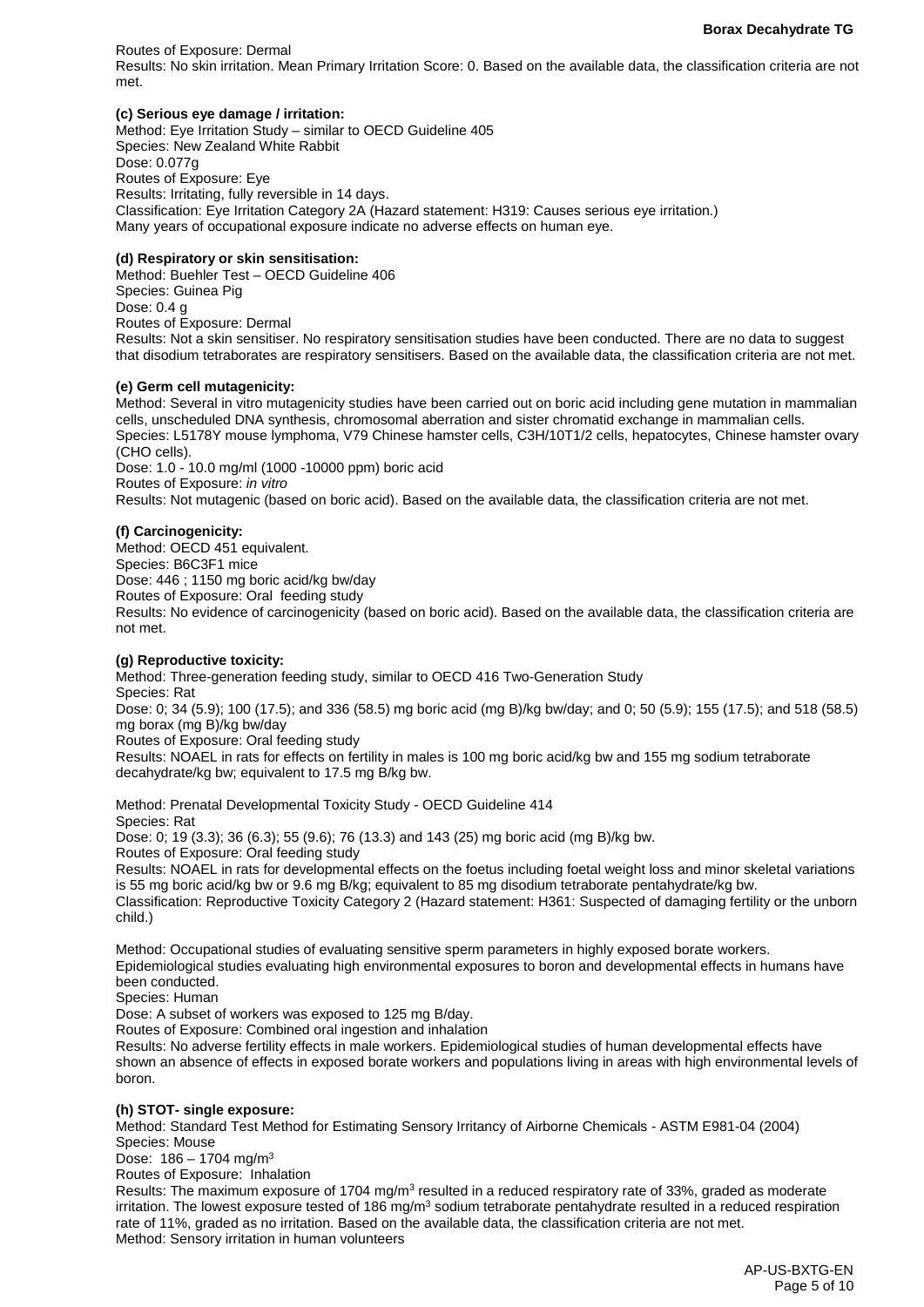Species: Human Dose: 5 - 40 mg/m3 Routes of Exposure: Inhalation

Results: A NOAEL for irritation from sodium tetraborate pentahydrate of 10 mg/m<sup>3</sup> among male and female human volunteers under controlled laboratory conditions. At 10 mg/m<sup>3</sup> increased nasal secretion was observed, but occurred in the absence of other irritating effects at a concentration below that considered irritating by volunteers and was not seen in a subsequent study.

#### **(i) STOT- repeated exposure:**

Method: Chronic toxicity study of boric acid and disodium tetraborate decahydrate, similar to OECD 452 Species: Rat

Dose: 0; 33 (5.9); 100 (17.5); 334 (58.5) mg boric acid (B)/kg bw per day (nominal in diet); and 0; 52 (5.9); 155 (17.5); 516 (58.5) mg borax (B)/kg/day (nominal in diet)

Routes of Exposure: Oral feeding study

Results: A NOAEL of 17.5 mg B/kg bw/day equivalent to 118 mg sodium tetraborate pentahydrate/kg bw/day was determined in a chronic feeding study (2 years) in rats and is based on testes effects. Other effects (kidney, haemopoietic system) are regarded only at even higher dose levels. Based on the available data, the classification criteria are not met.

**(j) Aspiration hazard:** Physical form of solid powder indicates no aspiration hazard potential.

#### **Toxicokinetics**

In the blood boric acid is the main species present and is not further metabolised. Boric acid is distributed rapidly and evenly through the body, with concentrations in bone 2 - 3 higher than in other tissues. Boric acid is excreted rapidly, with elimination half-lives of 1 h in the mouse, 3 h in the rat and < 27.8 h in humans, and has low potential for accumulation. Boric acid is mainly excreted in the urine. Absorption of borates via the oral route is nearly 100 %. For the inhalation route also 100 % absorption is assumed as worst case scenario. Dermal absorption through intact skin is very low with a percent dose absorbed < 0.5%.

### **11.2 Symptoms related to the physical, and chemical and toxicological characteristics:**

At high concentrations irritation of nose, throat and eye may be observed. Products are *not* intended for ingestion. Small amounts (e.g. a teaspoonful) swallowed accidentally are not likely to cause effects. Symptoms of accidental overexposure to high doses of inorganic borate salts have been associated with ingestion or absorption through large areas of severely damaged skin. These may include nausea, vomiting, and diarrhoea, with delayed effects of skin redness and peeling.

### **11.3 Delayed and immediate effects as well as chronic effects from short and long-term exposure:**

Human epidemiological studies show no increase in pulmonary disease in occupational populations with chronic exposures to boric acid and sodium borate dust. Human epidemiological studies indicate no effect on fertility in occupational populations with chronic exposures to borate dust and indicate no effect to a general population with high exposures to borates in the environment.

## **11.4 Numerical measures of toxicity (such as acute toxicity)**

None. This product is a substance.

# **Section 12 Ecological information**

#### **12.1 Ecotoxicity (aquatic and terrestrial, where available)**

Note that the data values are expressed as boron equivalents. To convert to this product divide the boron equivalent by 0.113. Studies judged to be unreliable or with insufficient information to evaluate are not included. All toxicity values are reported as added concentrations, i.e. with subtraction of the background concentration of Boron in the test media.

### **Freshwater**

| Chronic studies |
|-----------------|
|-----------------|

| Taxonomic<br>Group | Number of<br>Taxa Tested | Range of Endpoint Values (geometric NOEC/EC10)                           | <b>References</b> |
|--------------------|--------------------------|--------------------------------------------------------------------------|-------------------|
| Algal              |                          | 17.5 mg B/L (Pseudokirchneriella subcapitata)                            |                   |
| Higher plants      |                          | 6.0 mg B/L (Spirodella polyrhiza)                                        | 3                 |
| Invertebrate       | 5                        | 6.3 mg B/L (Hyalella azteca) to 30.0 mg B/L (Lampsilis<br>silliquoidea)  | 4, 5              |
| Fish               | 6                        | 6.3 mg B/L (Brachydanio rerio) to 36.8 mg B/L (Micropterus<br>salmoides) | 6, 7              |
| Amphibian          | 4                        | 9.4 mg B/L (Xenopus laevis) to 69.9 mg B/L (Bufo fowleri)                | 8,9               |

Results<sup>2</sup>: Based on the complete data set of 17 species, the HC $_{5-50}$  value of the species sensitivity distribution is 5.7 mg B/L.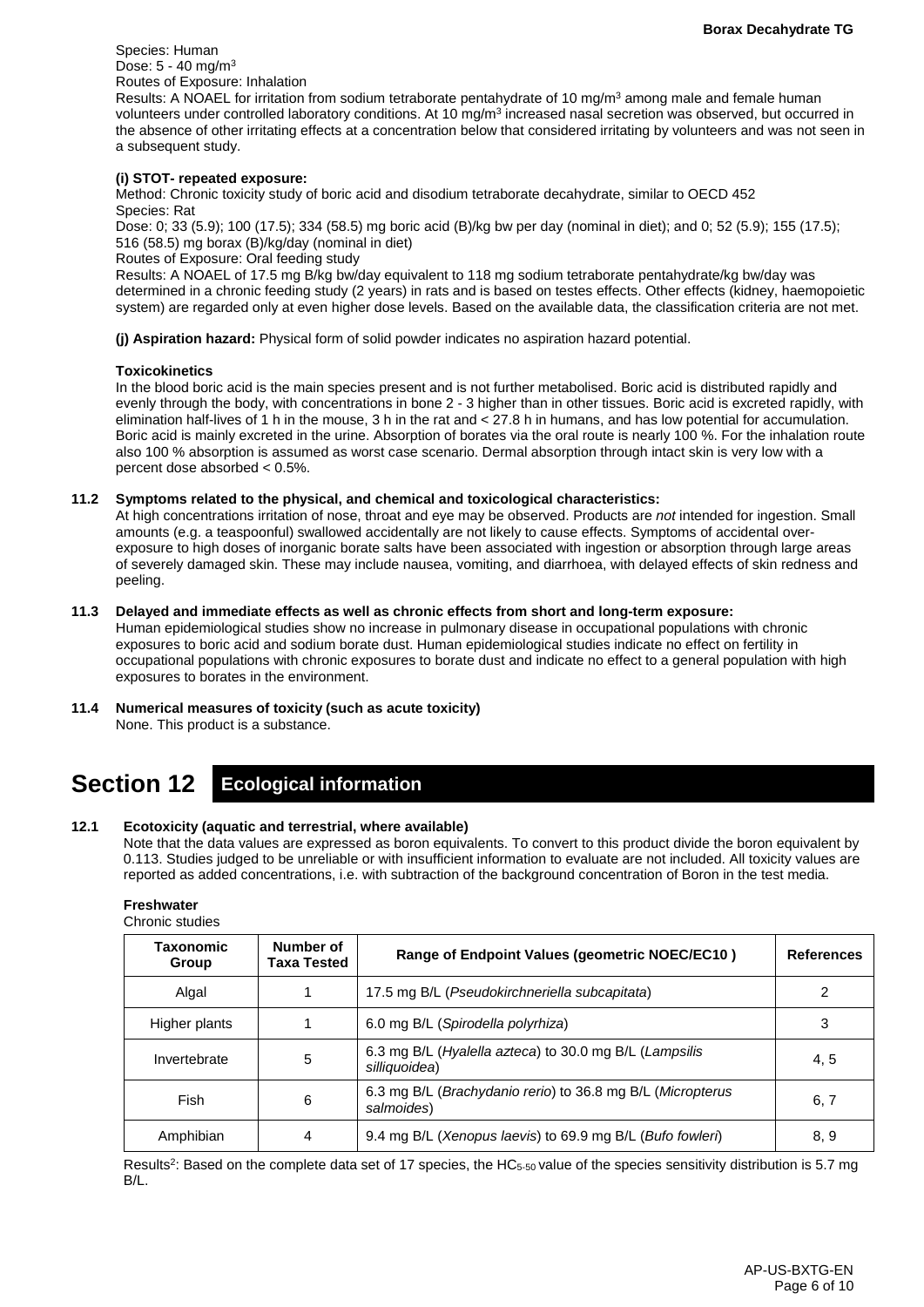#### Acute studies

#### **Borax Decahydrate TG**

| Taxonomic<br>Group | Number of<br>Taxa Tested | Range of Endpoint Values (geometric EC/LC50)                              | <b>References</b> |
|--------------------|--------------------------|---------------------------------------------------------------------------|-------------------|
| Algal              |                          | 52.4 mg B/L (Pseudokirchneriella subcapitata)                             |                   |
| Invertebrate       |                          | 112.9 mg B/L (Ceriodaphnia dubia) to >544 mg B/L<br>(Megalonaias nervosa) | 4                 |
| Fish               |                          | 79.7 mg B/L (Pimephales promelas)                                         | 4                 |

Classification: Based on the acute data for freshwater species, this substance is not classified as hazardous to the environment.

#### **Marine and Estuarine Data** Chronic studies

| Taxonomic<br>Group | Number of<br>Taxa Tested | Range of Endpoint Values (geometric NOEC/EC10) | <b>References</b> |
|--------------------|--------------------------|------------------------------------------------|-------------------|
| Algal              |                          | 27.9 mg B/L (Phaeodactylum tricornutum)        | 10                |
| Invertebrate       |                          | 16.6 mg B/L (Americamysis bahia)               | 11                |

Results: No data are available for vertebrate species. The results from the freshwater data set are recommended as applicable to marine and estuarine species.

#### Acute studies

| <b>Taxonomic</b><br>Group | Number of<br><b>Taxa Tested</b> | Range of Endpoint Values (geometric EC/LC50) | <b>References</b> |
|---------------------------|---------------------------------|----------------------------------------------|-------------------|
| Alga                      |                                 | 66.0 mg B/L (Phaeodactylum tricornutum)      | 10                |
| Invertebrate              |                                 | 130.0 mg B/L (Litopenaeus vannamei)          | 12                |
| Fish                      |                                 | 74 mg B/L (Limanda limanda) (total)          | 13                |

### **Sediment**

| Taxonomic<br>Group | Number of<br><b>Taxa Tested</b> | Range of Endpoint Values (geometric EC/LC50)   | <b>References</b> |
|--------------------|---------------------------------|------------------------------------------------|-------------------|
| Invertebrate       |                                 | 37.7 mg B/kg sediment dw (Chironomus riparius) | 14                |

Results: The weight of evidence provided by the lack of partitioning of boron to the sediment and the results of the water only/whole sediment toxicity tests indicate that it is unlikely that boron will exert toxic effects via the sediment compartment and that the derivation of a sediment HC5-50 value is not warranted for this product.

## **Sewage Treatment Plants (STP)**

| Taxonomic<br>Group | Number of<br><b>Taxa Tested</b> | Range of Endpoint Values (geometric NOEC/EC10)                            | <b>References</b> |
|--------------------|---------------------------------|---------------------------------------------------------------------------|-------------------|
| Activated sludge   | ΝA                              | 17.5 mg B/L to 10,000 mg B/L                                              | 15.16             |
| <b>Microbes</b>    | 3                               | 10 mg B/L (Opercularia bimarginata) to 20 mg B/L<br>(Paramecium caudatum) | 17                |

Results: The lowest NOEC for sewage treatment plant is 10 mg B/L.

## **Terrestrial Data**

Chronic studies

| Taxonomic<br>Group | Number of<br><b>Taxa Tested</b> | Range of Endpoint Values (geometric NOEC/EC10)                                                              | <b>References</b> |
|--------------------|---------------------------------|-------------------------------------------------------------------------------------------------------------|-------------------|
| Plant              | 28                              | 7.2 mg B/kg dw (Zea mays) to 56 mg B/kg dw (Allium cepa)                                                    | 18.19             |
| Invertebrates      | 9                               | 15.4 mg B/kg dw (Folsomia candida) to 86.7 mg B/kg dw<br>(Caenorhabditis elegans)                           | 20, 21            |
| Soil micro         | 3                               | 41.3 mg B/kg dw (substrate induced nitrification) to 48.1 mg<br>B/kg dw (soil nitrogen transformation test) | 22, 23, 24        |

Results<sup>2</sup>: Based on the complete data set, the HC<sub>5-50</sub> value of the species sensitivity distribution is 11.3 mg B/kg dw.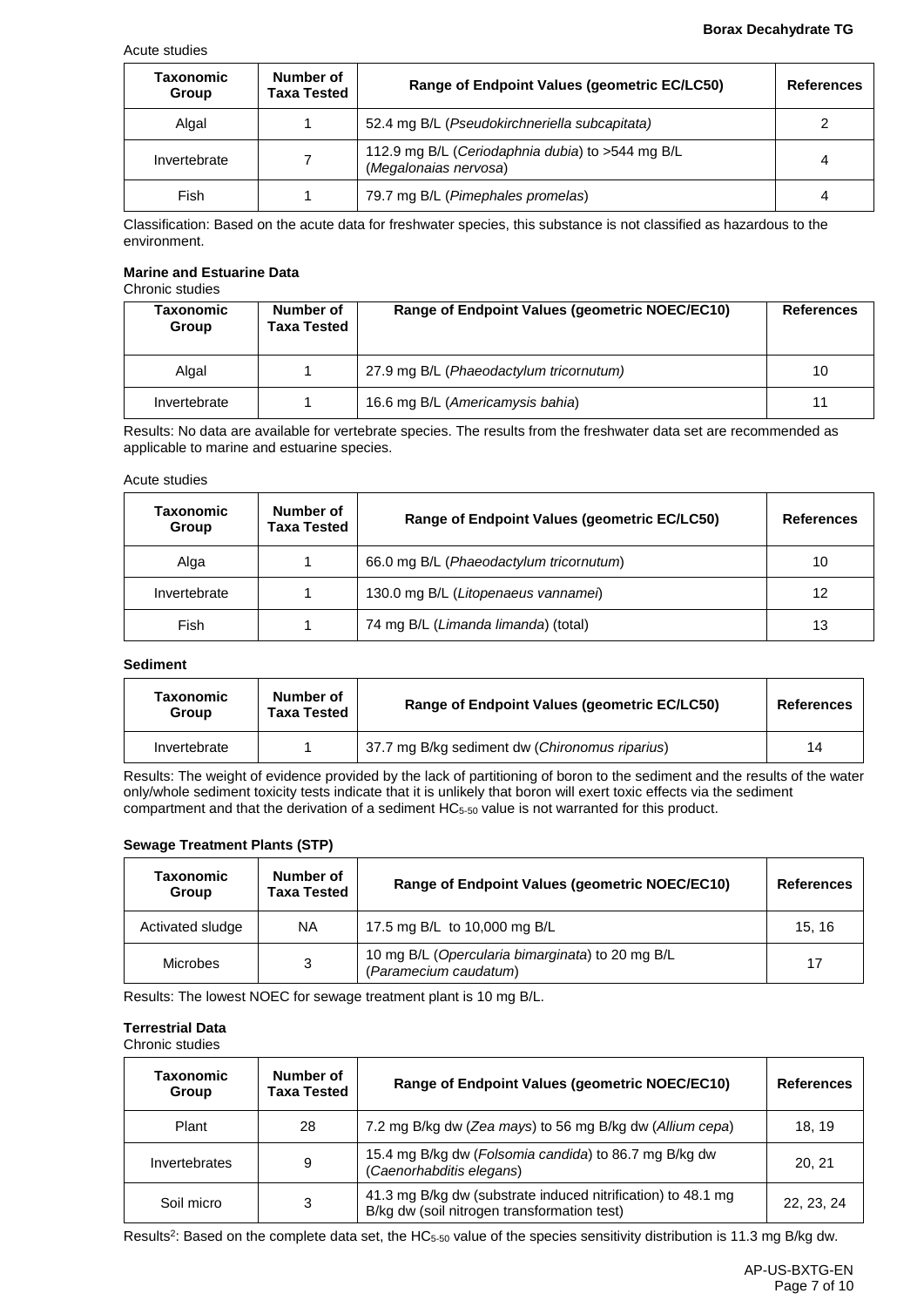**Phytotoxicity:** Boron is an essential micronutrient for healthy growth of plants. It can be harmful to boron sensitive plants in higher quantities. Care should be taken to minimise the amount of borate product released to the environment.

#### **12.2 Persistence and Degradability**

Biodegradation is not an applicable endpoint since the product is an inorganic substance.

#### **12.3 Bioaccummulative potential**

This product will undergo hydrolysis in water to form undissociated boric acid. Boric acid will not biomagnify through the foodchain. Octanol/ Water partition coefficient: Log  $P_{ow} = -0.7570$  @ 25°C (based on boric acid).

#### **12.4 Mobility in soil**

The product is soluble in water and is leachable through normal soil. Adsorption to soils or sediments is insignificant.

**12.5 Other adverse effects**

None

# **Section 13 Disposal considerations**

### **13.1 Disposal methods**

Product packaging should be recycled where possible. Local authorities should be consulted about any specific local requirements

Such product should, if possible, be used for an appropriate application.

# **Section 14 Transport information**

**Transport Classification for Road (ADR) / Rail (RID); Inland waterways (ADN); Sea (IMDG); Air (ICAO/IATA) 14.1 UN Number:**  Not Regulated

- **14.2 UN Proper Shipping Name:**
- **14.3 Transport hazard class(es):**
- **14.4 Packing Group:**
- **14.5 Environmental Hazards (e.g. marine pollutant)**
- **14.6 Special precautions for user:**
- **14.7 Transport in bulk according to Annex II of MARPOL73/78 and the IBC code:**

# **Section 15 Regulatory information**

**15.1 Safety, health and environmental regulations/legislation specific for the substance or mixture**

### **International regulations**

**Chemical Weapon Convention List Schedule I, II & III Chemicals:** Not listed.

**Clean Air Act (Montreal Protocol) - Substances that deplete the ozone layer:** Not manufactured with and does not contain any Class I or Class II ozone depleting substances.

**Stockholm Convention on Persistent Organic Pollutants:** Not listed

**Rotterdam Convention on Prior Informed Consent (PIC):** Not listed

**UNECE Aarhus Protocol on POPs and Heavy Metals:** Not listed

**Regulation (EC) No 689/2008 - Export and Import of Dangerous Chemicals**: Not listed.

**National Regulations:** Ensure all national/local regulations are observed.

**Chemical inventory listing:** The listing is sometimes under the Inventory number of the anhydrous form of this inorganic salt.

| 1303-96-4 |
|-----------|
| 1330-43-4 |
| 215-540-4 |
| 1303-96-4 |
| 1303-96-4 |
| $(1)-69$  |
| 1303-96-4 |
| 1303-96-4 |
|           |

Not Regulated Not Regulated Not Regulated Not Regulated Not Regulated Not Regulated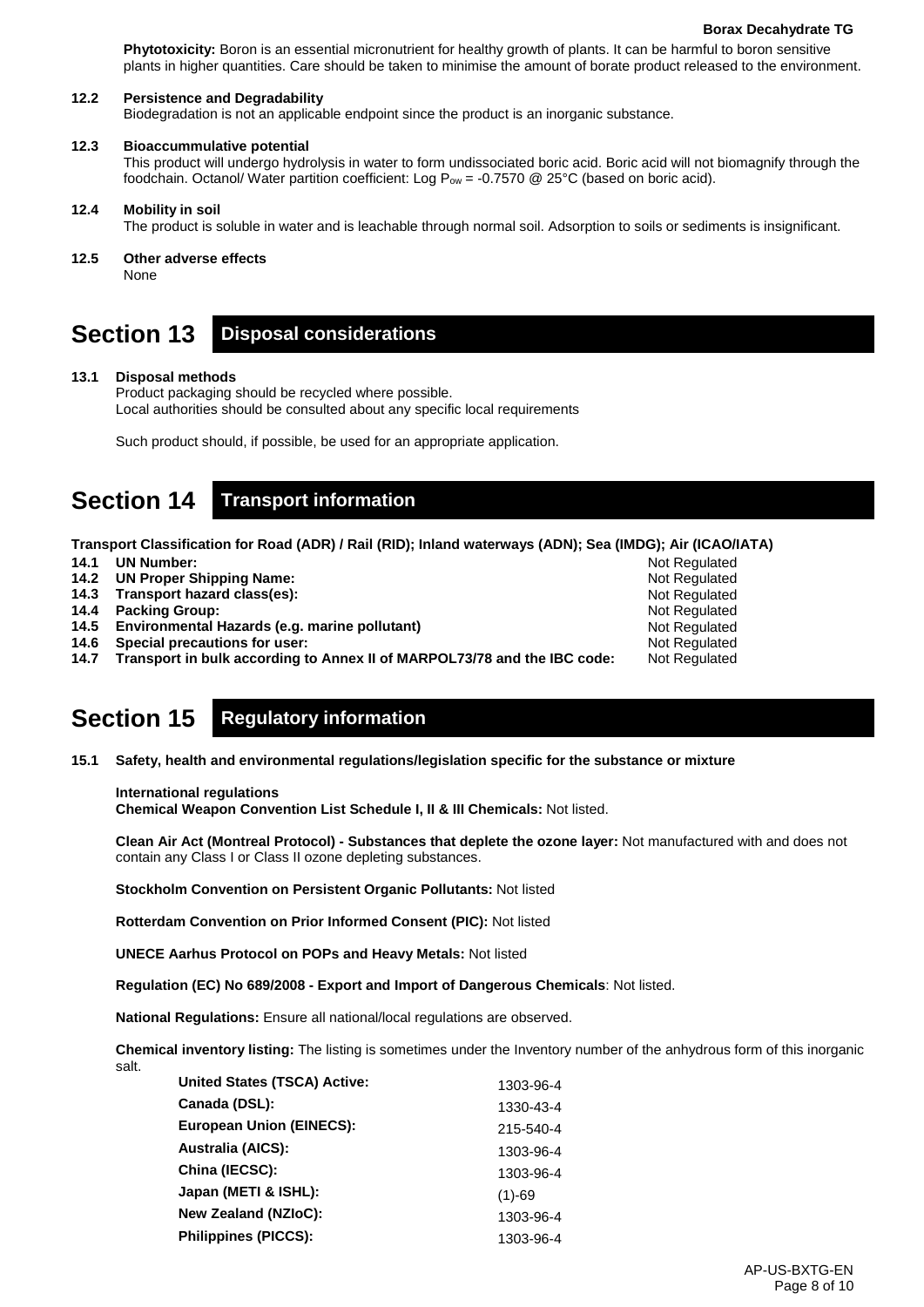**South Korea (KECI):** KE-03483 **Taiwan (NECI):** Listed **Thailand (TECI):** Listed **Vietnam:** Listed

# **Section 16 Other information**

- **16.1 Date of previous issue:** January 2015
- **16.2 Date of latest revision:** January 2020

#### **Revision Details:**

Section 1: Updated manufacturer, suppliers' contact number and email. Section 11, 15 and 16: Additional information. Minor typographical corrections

#### **16.3 References:**

- 1. Litovitz T L, Norman S A, Veltri J C, Annual Report of the American Association of Poison Control Centers Data Collection System. Am. J. Emerg. Med. (1986), 4, 427-458
- 2. Hanstveit AO, H Oldersma (2000). Unpublished report. Report no.: V99.157. Borax Europe Limited.
- 3. Davis SM, KD Drake, KJ Maier (2002). Chemosphere 48, 615-620.
- 4. 4 Soucek D, A Dickinson, K Major (2010). Environ. Toxicol. Chem., 30(8):1906-1914
- 5. Lockwood R (2011). Unpublished report. Report no.: 20-26107A RT-3. Rio Tinto Minerals.
- 6. Hooftman RN, D van Drongelen-Sevenhuijsen, HPM de Haan (2000). Unpublished report. Report no.: IMW-99-9047- 09. Borax Europe Limited.
- 7. Birge WJ, JA Black (1981). Unpublished report. No report number. Procter and Gamble.
- 8. Fort Douglas J (2011). Unpublished report. Report no.: RIOT01-00232. Rio Tinto Minerals.
- 9. Laposata MM, WA Dunson (1998). Arch. Environ. Contam. Toxicol. 35, 615-619.
- 10. Rebstock M (2011). Unpublished report. Report no.: 65484. REACH Consortium for Borates.
- 11. Hicks Stephen L (2011). Unpublished report. Report no.: 65481. REACH Consortium for Borates.
- 12. Bergfield A (2011). Unpublished report. Report no.: 65478. REACH Consortium for Borates.
- 13. Taylor D, BG Maddock, G Mance (1985). Aquatic Toxicology, 7 (1985) 135-144.
- 14. Gerke A (2011). Unpublished report. Report no.: Study No. 65474. REACH Consortium for Borates.
- 15. Hanstveit AO, JA Schoonmade (2000). Unpublished report. Report no.: V99.156. Borax Europe limited.
- 16. Muller, Bruns (2001). Unpublished report. Report no.: 1082 A/01 B. HC Starck.
- 17. Guhl W (2000). SÖFW-Journal, 126, Jahrgang 10-2000.
- 18. Hosseini SM, M Maftoun, N Karimian, A Ronaghi, Y Emam (2007). Journal of Plant Nutrition, 30 (5): 773-781.
- 19. Aquatarra Environmental (1998). Unpublished report. No report number. Environmental Technology Centre, Environment Canada.
- 20. Becker-van Slooten K, S Campiche, J Tarradellas (2003). Unpublished report. No report number. Environmental Technology Centre, Environment Canada.
- 21. Moser T, L Becker (2009). Unpublished report. No report number. Reach Consortium for Borates.
- 22. Van Laer L, P Salaets, E Smolders (2010). Unpublished report. No report number. Reach Consortium for Borates.
- 23. Förster B, L Becker (2009). Unpublished report. No report number. Reach Consortium for Borates.
- 24. Hanstveit R, JA Schoonmade, A Akdemir (2001). Unpublished report. Report no.: V99.1183. Borax Europe Limited.

For general information on the toxicology of borates see ECETOC Technical Report No. 63 (1995); Patty's Toxicology, 6th Edition Vol. I, (2012) Chap. 23, 'Boron'.

#### **16.4 Abbreviations and acronyms:**

bw: Body weight dw: Dry weight EC: Effect concentration HC: Hazard Concentration GHS: Global Harmonised System for classification and labelling of chemicals IATA: International Air Transport Association IBC: Intermediate Bulk Container IMDG: International Maritime Dangerous Goods LC: Lethal Concentration LD: Lethal Dose MARPOL: International Convention for the Prevention of Pollutant From Shops, 1973 STOT: Specific Target Organ Toxicity LOEC: Lowest Observed Effect Concentration NA: Not applicable. NOAEL: No observed adverse effect level NOEC: No Observed Effect Concentration STP: Sewage Treatment Plant